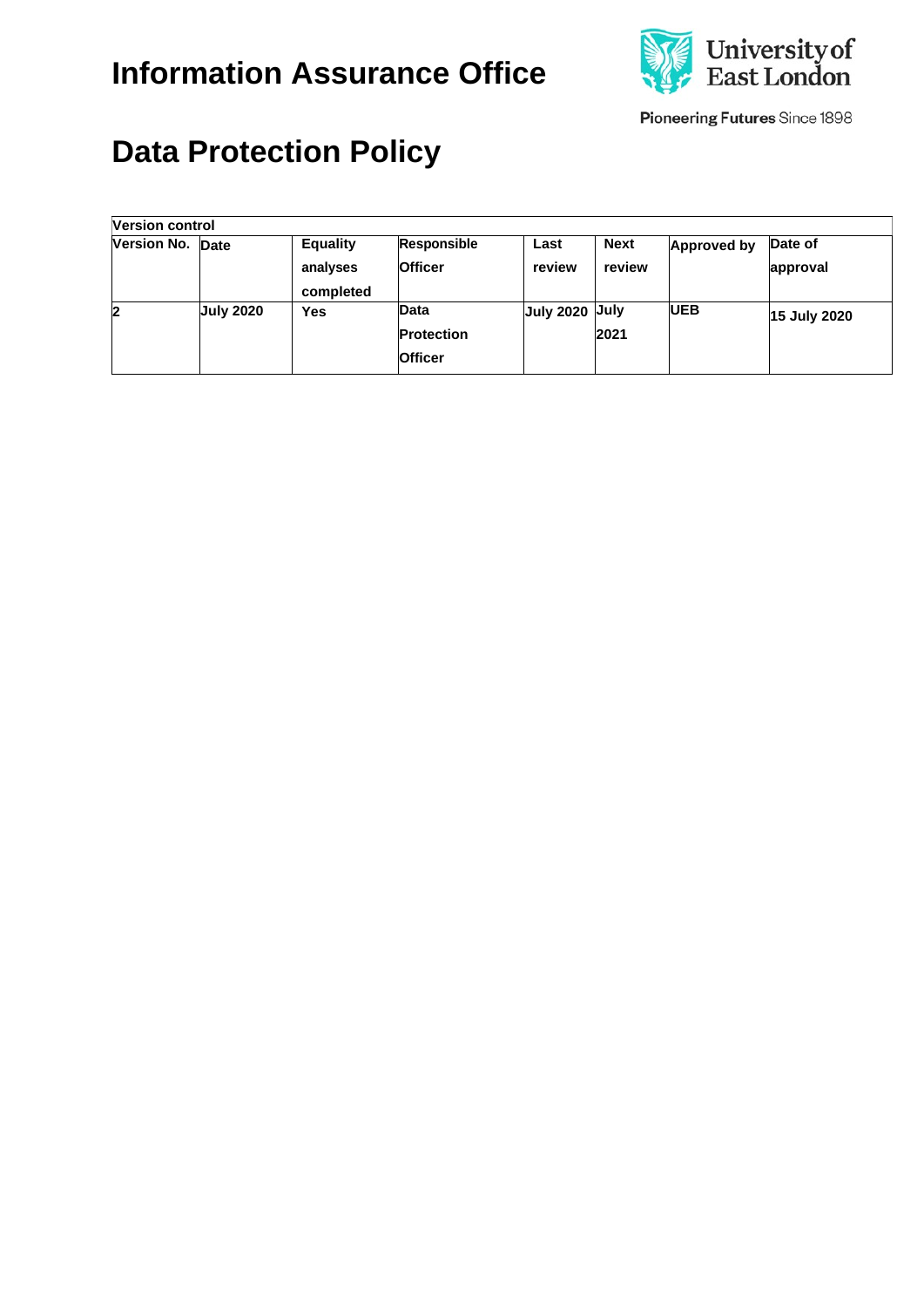

Pioneering Futures Since 1898

| <b>Table of Contents</b> |
|--------------------------|
|                          |
|                          |
|                          |
|                          |
|                          |
|                          |
|                          |
|                          |
|                          |
|                          |
|                          |
|                          |
|                          |
|                          |
|                          |
|                          |
|                          |
|                          |
|                          |
|                          |
|                          |
|                          |
|                          |
|                          |
|                          |
|                          |
|                          |
|                          |
|                          |
|                          |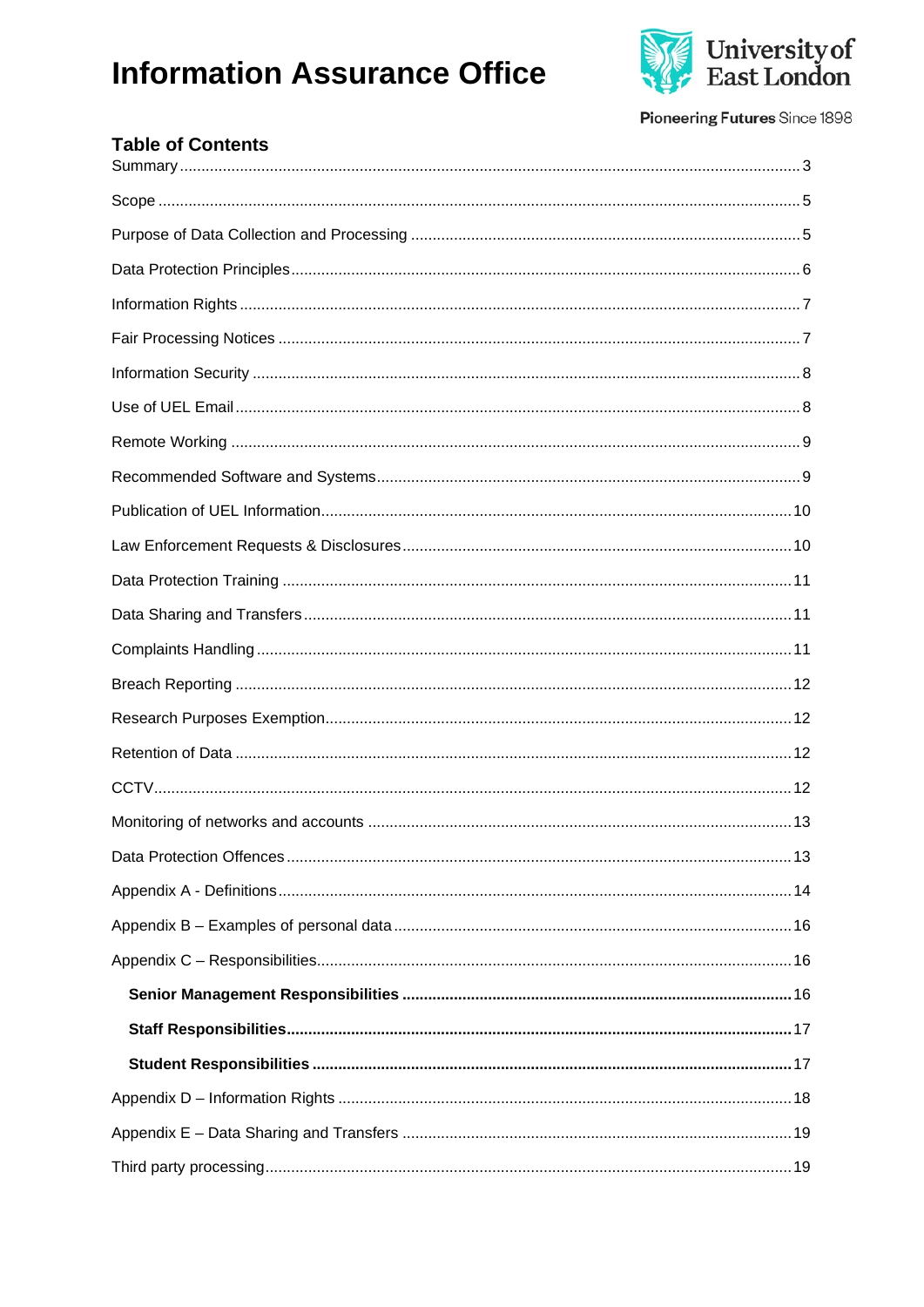

Pioneering Futures Since 1898

### **Data Protection Policy**

#### <span id="page-2-0"></span>**Summary**

- This policy applies to any data that could identify an individual either directly or in combination with other data that you may hold or come into possession of this is known as **personaldata**.
- Some types of personal data are particularly sensitive. This is referred to as **special category data**, which must be treated particularly carefully. Special category data includes information such as data about race, ethnicity, religion, medical/health data, political affiliations, genetic or biometric information. Further information on how and why we process special category data can be found in our [Sensitive Data](https://uelac.sharepoint.com/sites/GovernanceandLegal/SiteAssets/SitePages/Policies/Schedule%201%20Policy%20Document.pdf) Policy.
- Complying with this policy is a condition of employment or study at UEL. Non-compliance with the obligations within this policy may result in disciplinaryaction.
- Misuse of data or negligent disregard for the obligations contained within the Data Protection Act, or any law designed to protect personal data, could lead to prosecution and a criminal record.
- This policy explains how the University meets its obligations under the Data Protection Act 2018 and outlines the responsibilities of staff and students when they collect, use or process personal data.
- This policy forms part of UEL's Information [Governance](https://uelac.sharepoint.com/sites/GovernanceandLegal/SitePages/Information-Assurance-Office/Information-Governance/Information-Governance.aspx) Framework that has been designed to ensure ongoing compliance with Data Protection and other information laws and the implementation of information governance best practices across the institution.
- UEL must provide information about any processing of personal data taking place and ensure that individuals are aware of and can exercise their informationrights.
- All staff, students and third parties associated with UEL have a responsibility to ensure that they keep personal data secure, only share it when authorised, and only use personal data for the purpose it was collected. Any students that process the personal data of others as part of their course are subject the same conditions and to the relevant points in this policy.
- Personal data processed for UEL purposes on personal devices is still subject to the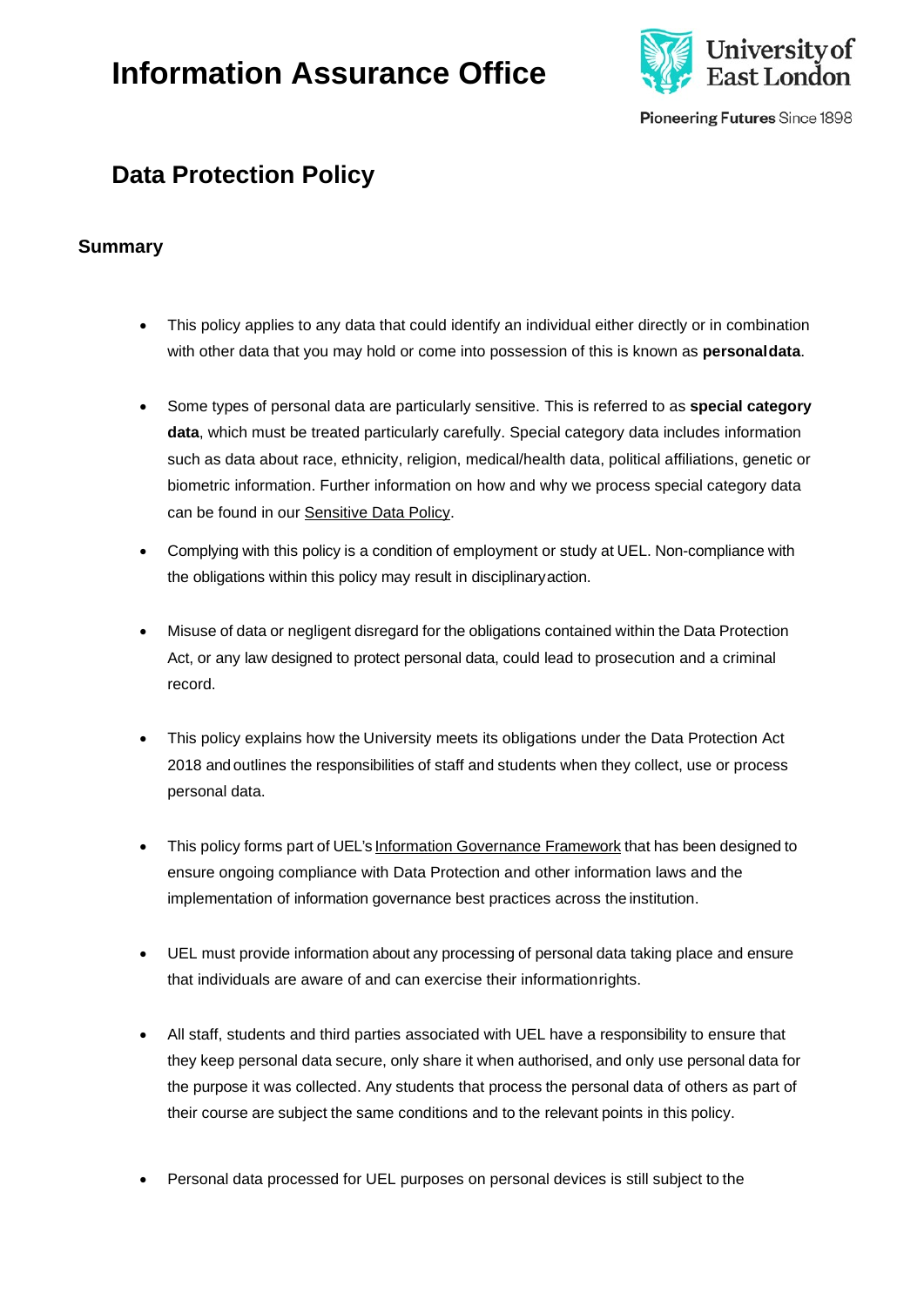

Pioneering Futures Since 1898

obligations of data protection legislation. If you have a non UEL managed device, and process personal data (for example in an instant messaging application) you must comply with the data protection principles.

- In the event of a data breach or a suspected breach, staff and students have a responsibility to notify the Data Protection Officer via [dpo@uel.ac.uk](mailto:dpo@uel.ac.uk) as soon as possible.
- The Information Assurance Office provides a range of resources and guidance to help Schools and Services comply with information law on its [dedicated intranet](https://uelac.sharepoint.com/sites/GovernanceandLegal/SitePages/Information-Assurance-Office.aspx?web=1) pages.
- A glossary of commonly used terminology and definitions is provided in [Appendix A](#page-13-0) of this policy and on the intranet pages.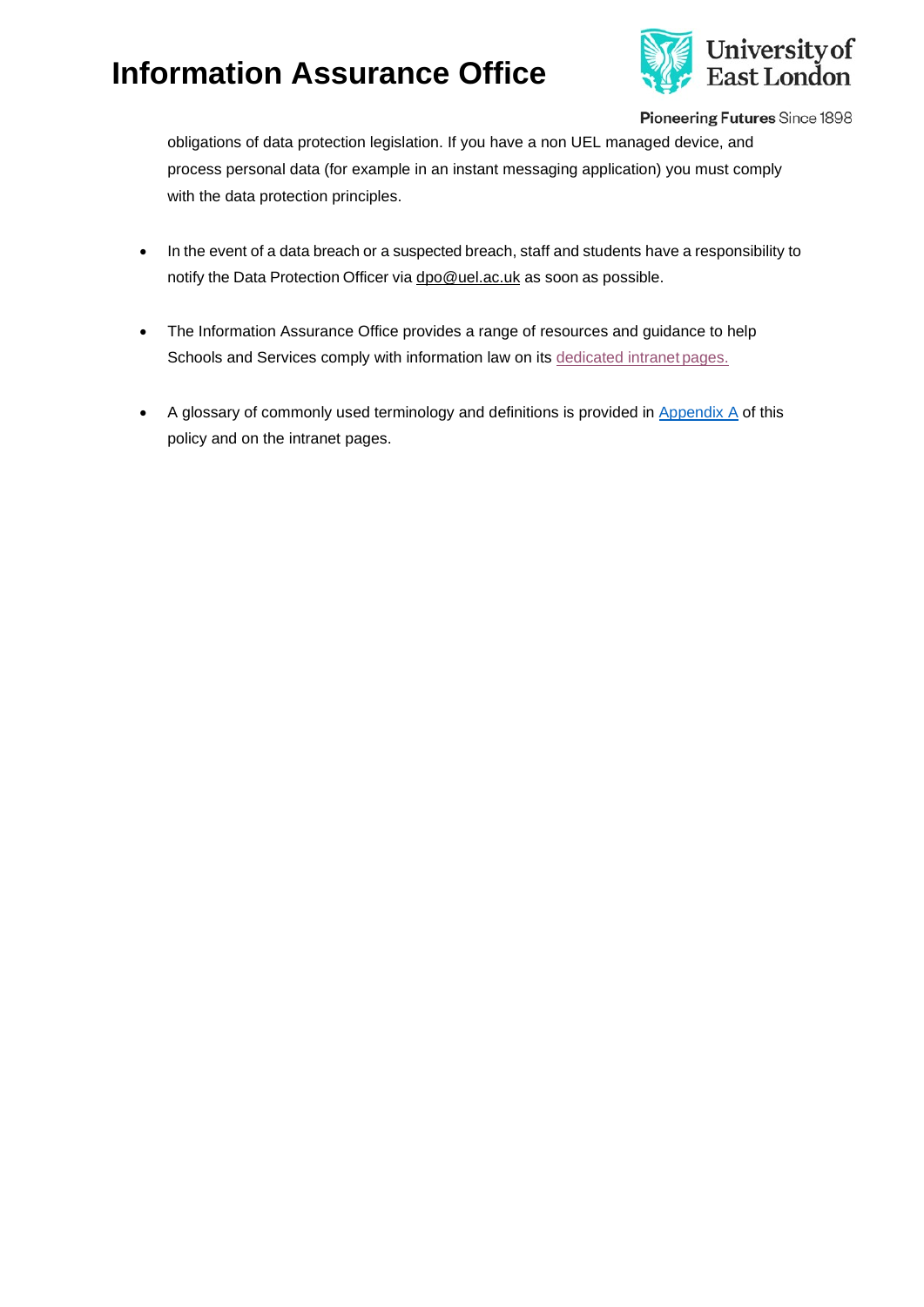

Pioneering Futures Since 1898

### <span id="page-4-0"></span>**Scope**

This policy applies to any individual or organisation that processes personal data for, or on behalf of, the University of East London or another business affiliated with our activities.

Processing of personal data occurs when an action is carried out on the personal data to complete a function. Processing activities include but are not limited to the identification, collection, recording, organising, structuring, storage, alteration, retrieval, consultation, use, disclosure by any means, restriction, erasure or destruction of personal data.

This policy applies to all processing of personal data in electronic form including electronic mail, documents created with word processing software, applications, software or where it is held in manual files that are structured in a way that allows ready access to information about individuals.

This policy establishes a minimum standard for the processing and protection of personal and special category data by all UEL entities. If there are any conflicts between this policy and national law, the law will take precedence. In this case, please consult with the Governance and Legal team for guidance.

### <span id="page-4-1"></span>**Purpose of Data Collection and Processing**

UEL needs to collect and store a wide range of personal and special category data about its employees, students and other users of UEL facilities to allow it to maintain its core operations. To comply with the law, UEL and anybody responsible for processing personal data on its behalf must:

- Be accountable and transparent about how and why we use personaldata;
- Implement the appropriate controls, technical and organisational measures required to demonstrate compliance with the data protection principles;
- Allow a person to exercise their Information Rights and adhere to approved codes of conduct for data protection;
- Only use personal data for clear and specified purposes;
- Only keep personal data for as long as is reasonably required;
- Ensure that personal data is kept securely and protected against unlawful processing, accidental or deliberate loss, destruction or damage.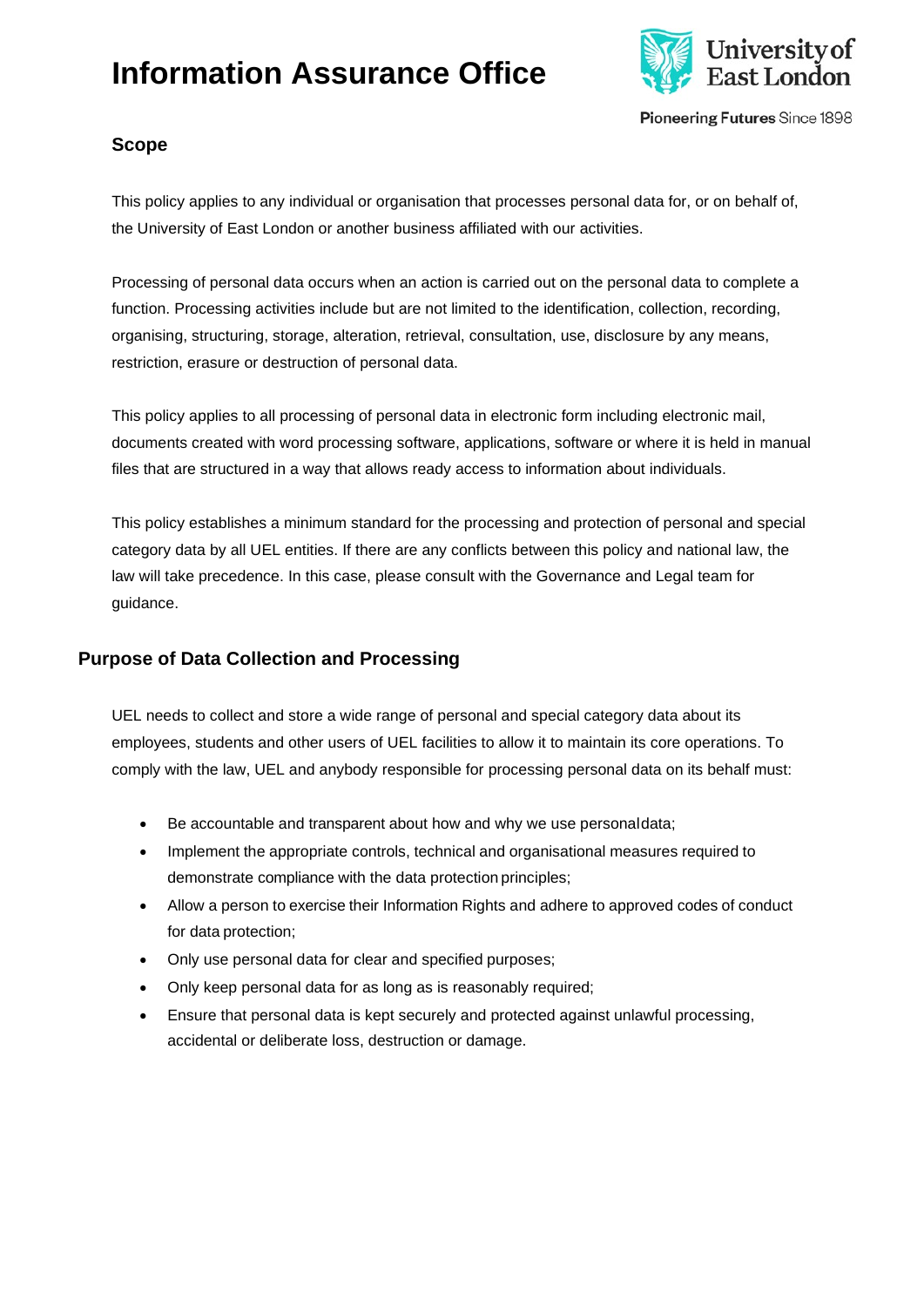

Pioneering Futures Since 1898

### <span id="page-5-0"></span>**Data Protection Principles**

The following principles govern the collection, use, retention, transfer, disclosure and destruction of personal data. These principles must be followed when processing personal data. Further advice and guidance about how to apply these principles can be found on the [Information Assurance Office Intranet](https://uelac.sharepoint.com/sites/GovernanceandLegal/SitePages/Information-Assurance-Office.aspx?web=1) [site](https://uelac.sharepoint.com/sites/GovernanceandLegal/SitePages/Information-Assurance-Office.aspx?web=1)

- **Lawfulness, Fairness and Transparency** Personal data shall be processed lawfully, fairly and in a transparent manner;
- **Purpose Limitation**  Personal data shall be collected for specified, explicit and legitimate purposes and not used for other purposes where such use would be incompatible with the initial purpose;
- **Data Minimisation**  Personal data shall be adequate, relevant and limited to whatis necessary for the purpose it was collected;
- **Accuracy**  Personal Data shall be accurate and, where necessary kept up to date.
- **Storage Limitation** Personal data shall be kept in a form, which permits identification of Data Subjects for no longer than is necessary;
- **Integrity & Confidentiality**  Personal data shall be processed in a manner that ensures appropriate security including protection against unauthorised or unlawful processing, and against accidental loss, destruction or damage to that data;
- **Accountability -** We must be able to demonstrate how we comply with the law by ensuring that we have documented processes, procedures and policies in place.

### **Responsibilities**

The Board of Governors has delegated the responsibility for the protection of personal data at Senior Management level to a dedicated Data Protection Officer (DPO). The DPO is authorised to act independently and has overall responsibility for ensuring ongoing compliance with UEL's data protection obligations. In order to comply with obligations, set out in the General Data Protection Regulation, the role of the DPO is autonomous and they report to the highest level of management within the organisation. The DPO is also the first point of contact for Supervisory Authorities and for individuals whose data is processed.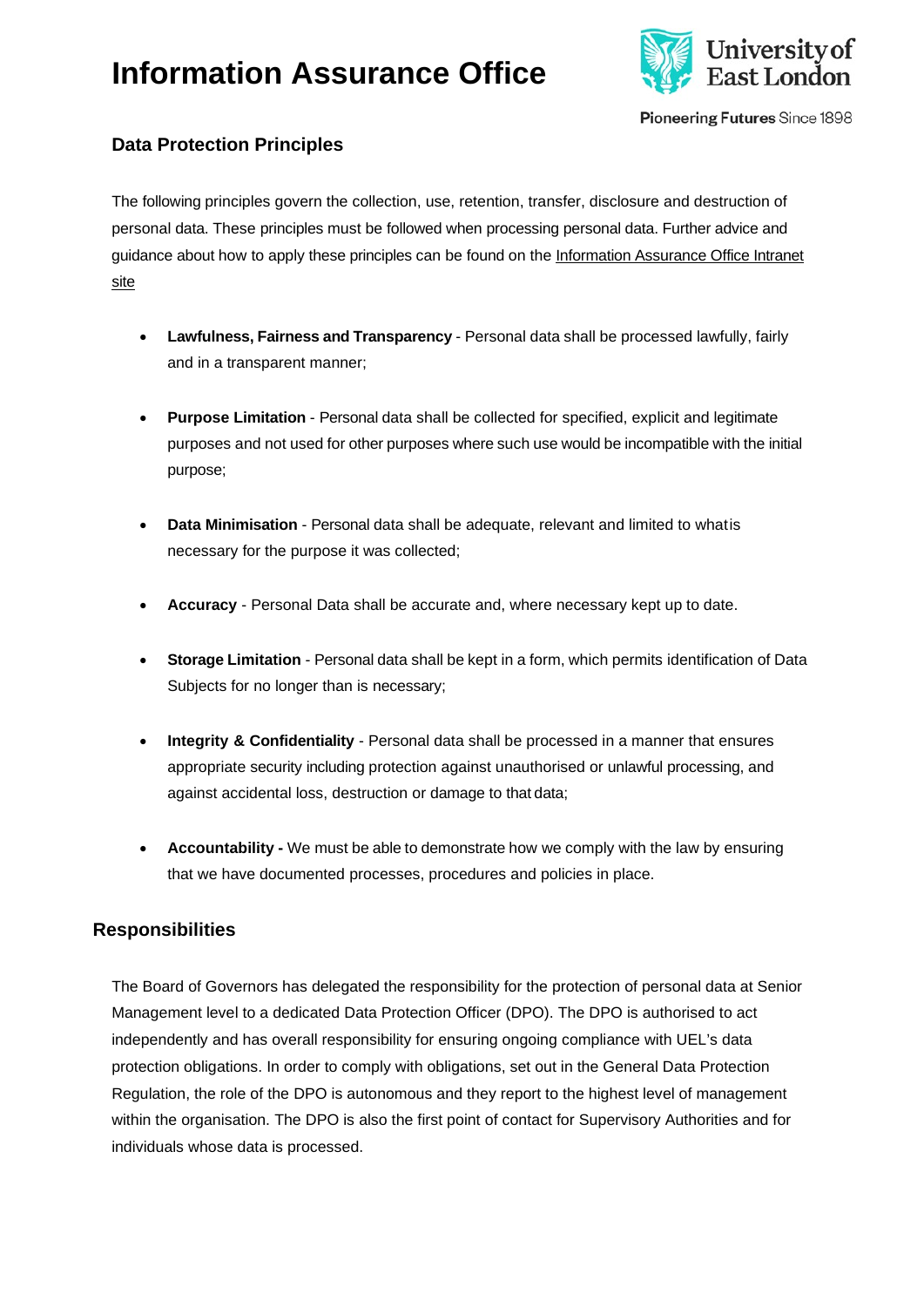

Pioneering Futures Since 1898

Each Dean of School or Director of Service is responsible for promoting and modelling best practice regarding data protection within their teams and keeping the DPO informed of changes in the collection, use, and security measures used for the processing of personal data within the School, Service or unit. To meet this requirement, the Information Assurance Office will train Univeristy staff to act as Data Protection Advisors responsible for promoting best practices and reporting issues within their own departments. Senior Management, staff and students all have responsibilities in relation to data protection, which are highlighted in [Appendix C.](#page-15-1)

Where processing of personal or special category data will involve new technology or high-risk activities such as a high degree of monitoring or profiling, a Data Privacy Impact Assessment may need to be conducted. A Data Protection Impact Assessment template has been produced by the Information Assurance Office and advice and guidance is available on the Intranet site. Business Owners are responsible for ensuring that any risks identified in a Data Protection Impact Assessment are mitigated to a level that falls within the institutional risk appetite.

#### <span id="page-6-0"></span>**Information Rights**

Every person about whom UEL process personal data has rights associated with how the data is used and managed. Where an individual makes a request related to any of their information rights, UEL will consider each request in accordance with all applicable laws and regulations. Every user that processes personal data for UEL purposes is required to co-operate with the Information Assurance Office in complying with our obligations around responding to information rights requests.

A breakdown of these rights and the process for putting in a request relating to information rights, is listed in [Appendix D.](#page-17-0)

#### <span id="page-6-1"></span>**Fair Processing Notices**

Where UEL acts as a Data Controller, we will provide information about how UEL processes the personal data of data subjects and our purposes for processing that data. We will also identify the circumstances under which transfers take place and provide information about routine disclosures to other parties and recipients. A complete list of UEL's Fair Processing Notices is available on uel.ac.uk via the Data Protection section of the website.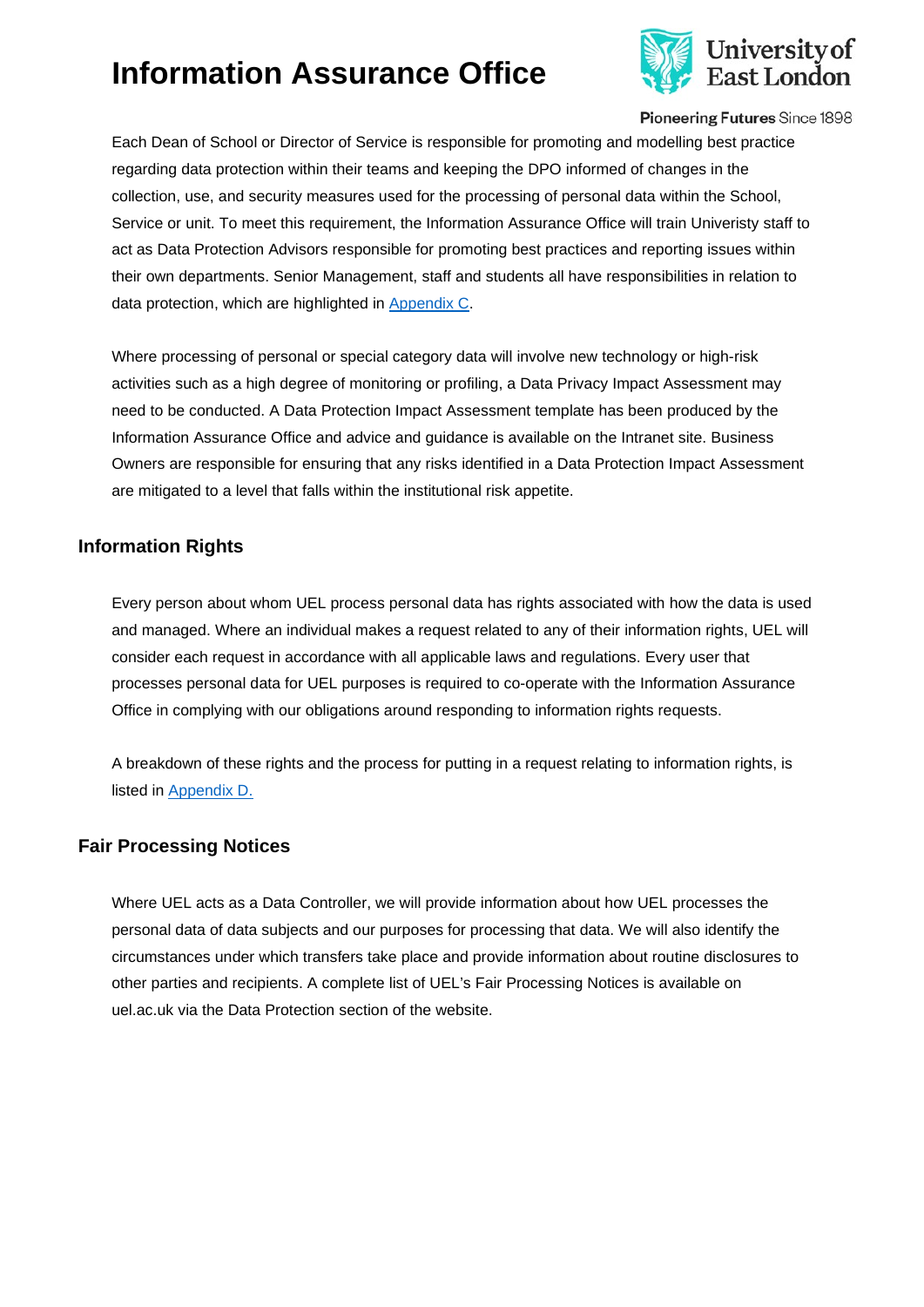

Pioneering Futures Since 1898

### <span id="page-7-0"></span>**Information Security**

All staff and students are responsible for ensuring that:

- Any personal data which they hold in whatever format is keptsecurely;
- Personal data is not disclosed either orally, in writing or electronically either accidentally or otherwise to any unauthorised third party;
- Personal data that is taken off site is not left unattended orunsecured;
- Desks are kept clear of personal data whenunattended;
- Where personal information exists in a manual form, it should be kept in a locked filing cabinet, drawer or in a secured area.

Where personal data is held in an electronic form, each Dean of School or Director of Service is responsible for ensuring that appropriate technical and organisational measures are taken to ensure against unauthorised or unlawful processing of personal data and against accidental loss/ destruction of/damage to such data. This includes data that is held by a third party such as a cloud services provider. See [Recommended Software and Systems](#page-8-1) for more information.

Examples of such measures include:

- Encryption of personal data in transit and at rest;
- Secure retention or disposal of personal data in a timely fashion;
- Limiting access as necessary and proportionate for thepurpose;
- Ensuring that the system meets the technical requirements needed to fulfil any type of Information Rights request;
- Where held internally the data is held on UEL SharePoint, or within the UEL Office 365 environment;
- Where held by a Data Processor or third party, the data is located within the European Union and
- Limiting the sharing of data to what is proportionate and necessary to achieve the purposes.

### <span id="page-7-1"></span>**Use of UEL Email**

The use of the UEL email system should be used to communicate UEL business in line with our Email policy. The use of personal email addresses for UEL business for staff and students is not permitted where access to UEL email systems is available. While the use of email attachments is permitted for general business, documents containing personal or special category data should be shared using SharePoint, OneDrive for Business or Microsoft Teams. When sending personal data externally,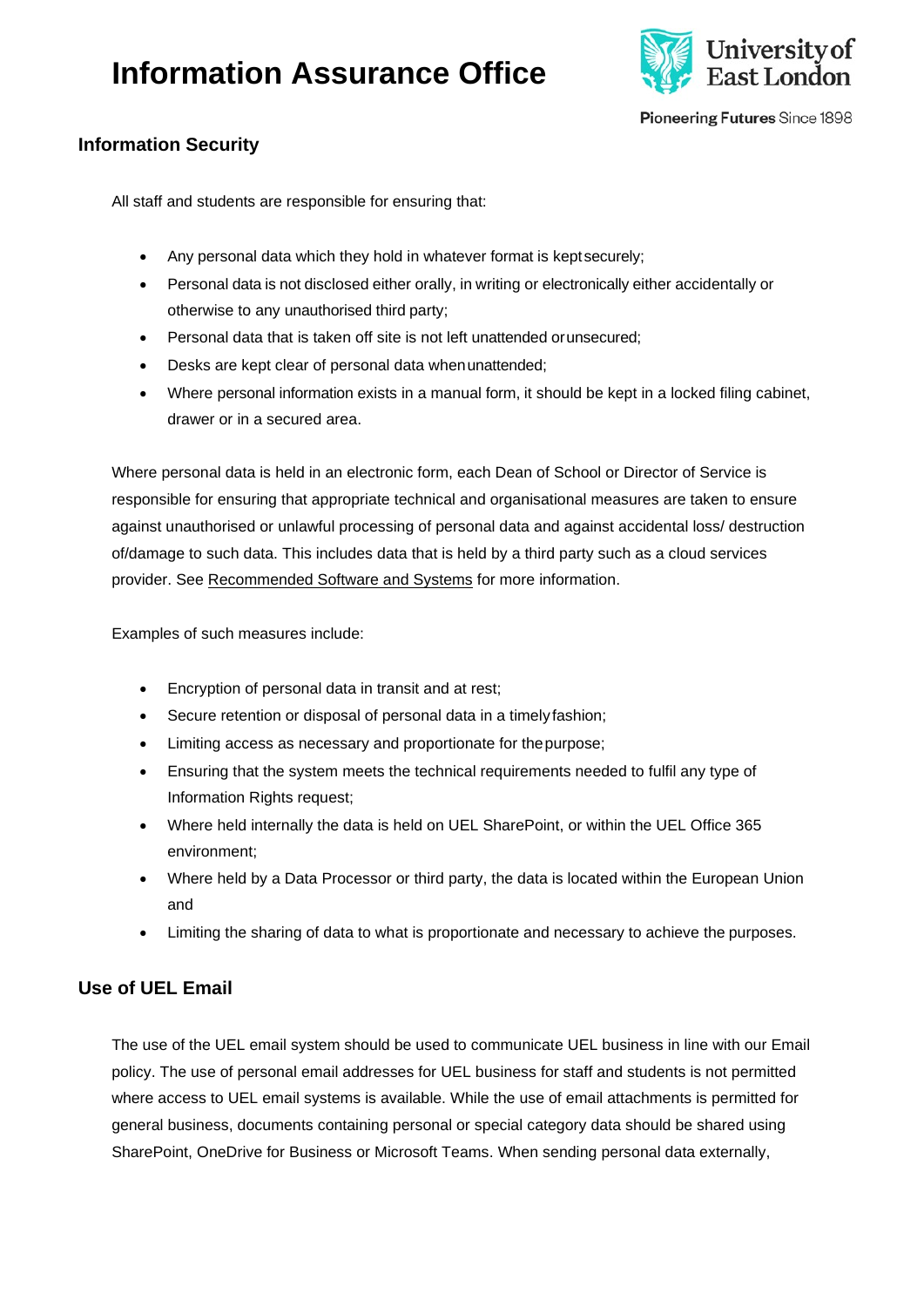

Pioneering Futures Since 1898

SharePoint should be used where available. As an alternative, documents can be password protected and sent as an email attachment.

### <span id="page-8-0"></span>**Remote Working**

When working remotely, the principles and obligations of the Data Protection Act 2018 still apply. All staff are expected to ensure that any data they process from home (including on their own personal devices or in paper form) is kept secure and separate from other files or documents.

The data in certain applications such as Office 365 will be protected using multi-factor authentication and other measures including the encryption of data and the potential restriction of downloading and sharing functionalities.

When using personal equipment such as laptops, staff are expected to ensure that software is kept up to date and anti-virus software is installed. Where you need to share data, staff must use their UEL email, Microsoft Teams, OneDrive or SharePoint accounts. The sharing of UEL data using personal email addresses or personal cloud storage or communications platforms is not permitted.

#### <span id="page-8-1"></span>**Recommended Software and Systems**

IT Services and CELT offer and support a range of systems, applications and services to meet the core business purposes of the University. These supported systems have been assessed to ensure that they meet our requirements on functionality, storage of data, disaster recovery, security and regulatory compliance with data protection and other relevant laws. Any staff or students that wish to use applications, software or services that are not recommended by IT Services or CELT are responsible for ensuring that appropriate controls are in place to allow UEL to comply with the obligations of the Data Protection Act and other relevant laws. Due to the complex nature of compliance, it is strongly recommended that you check with IT Services and CELT before using new systems, apps or services.

The Information Assurance Office will assist in assessing compliance where appropriate however you must notify the Information Assurance Office or delegated representative that an assessment of an unsupported application, system or service is required **before** personal data is processed.

Where use of an unsupported system, application or service is deemed to create a risk to the university, the Data Protection Officer or delegated representative will present these risks, along with proposed steps to mitigate them. If you choose not to implement the suggested mitigations and accept the level of risk, the Information Assurance Office will seek acceptance of these risks using a Risk Acceptance Form signed by the appropriate Dean or Director of Service which will be kept under regular review.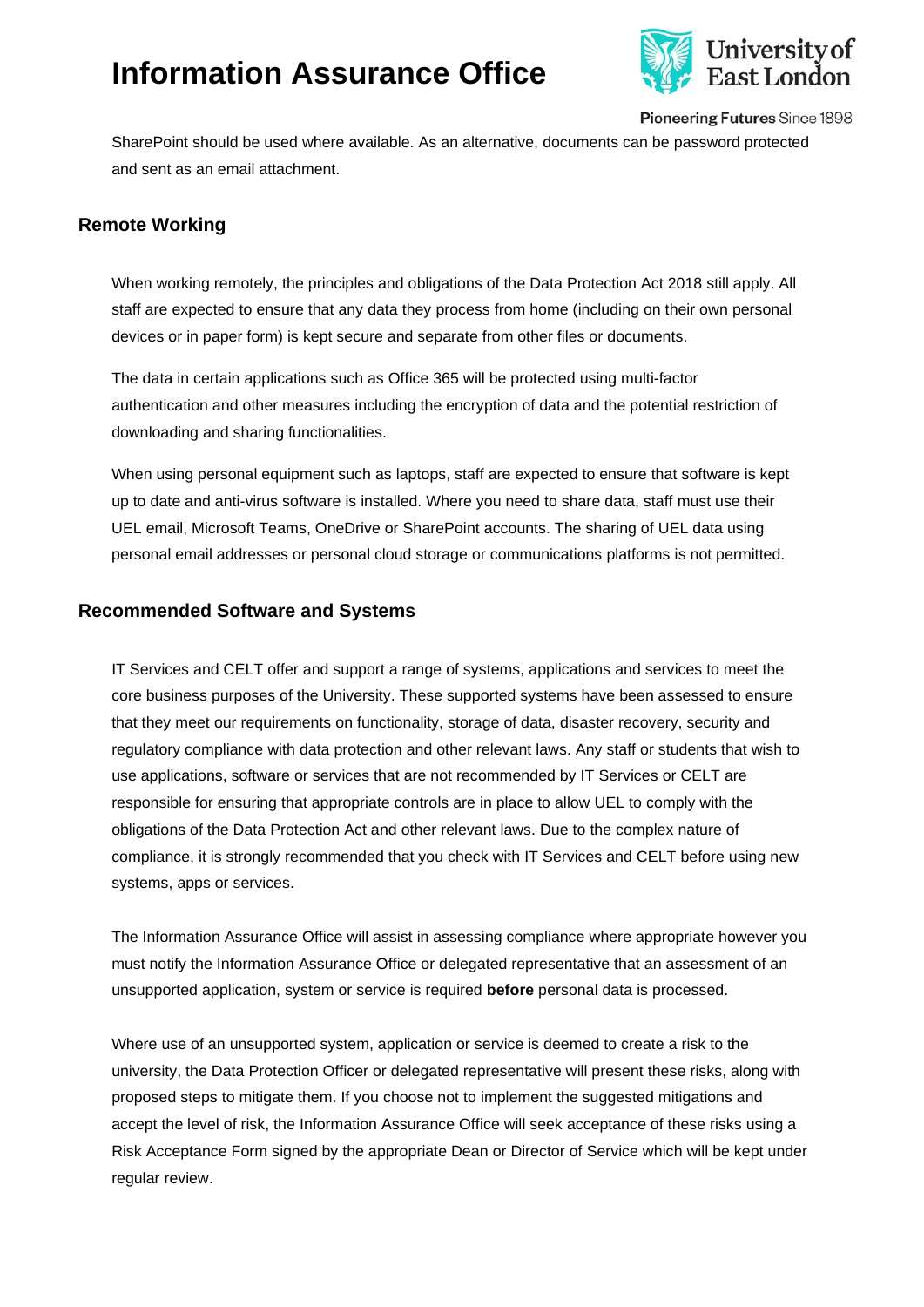

Pioneering Futures Since 1898

In cases where there is potential of such systems, applications or services to breach our obligations around data protection (e.g. not comply with the data protection principles) the Data Protection Officer has a legal obligation to highlight this potential breach to the relevant Deans or Directors and if necessary, the University Executive Board and / or the Information Commissioners Office. Such breaches place a legal obligation on UEL to stop processing the personal data in a way that breaks the law and, in such cases, immediate steps will be taken by the Information Assurance Office to ensure the university remains compliant with its obligations.

### <span id="page-9-0"></span>**Publication of UEL Information**

As a public authority subject to the Freedom of Information Act 2000, it is the policy of UEL to make public as much information about the institution as possible. In particular, the following personal data will be available to the public for inspection via our website, annual accounts or by submission of a Freedom of Information Request:

- Names of Officers of UEL;
- Names of our Board of Governors;
- Names and job titles of the University Executive Board;
- Names and job titles of members of the University Management Board;
- Staff lists and areas of expertise the UEL internal telephone directory is not a public document.
- Names and job titles of senior staff.

If an individual wishes any details, in the categories listed above, to be confidential and has good reason for this, they must contact the DPO who will consult with the University Secretary. The disclosure of personal data to third parties under the Freedom of Information Act will be reviewed on a case by case basis and must always comply with the data protection principles described above.

#### <span id="page-9-1"></span>**Law Enforcement Requests & Disclosures**

In certain circumstances, personal data will be shared without the knowledge or consent of a Data Subject. This is the case where the disclosure of the personal data is necessary for any of the following purposes:

The prevention or detection of crime.

The apprehension or prosecution of offenders.

The assessment or collection of a tax or duty.

By the order of a court or by any rule of law.

If UEL or a known third-party processes personal data for one of these purposes, then it may apply an exception to the processing rules outlined in this policy but only to the extent that not doing so would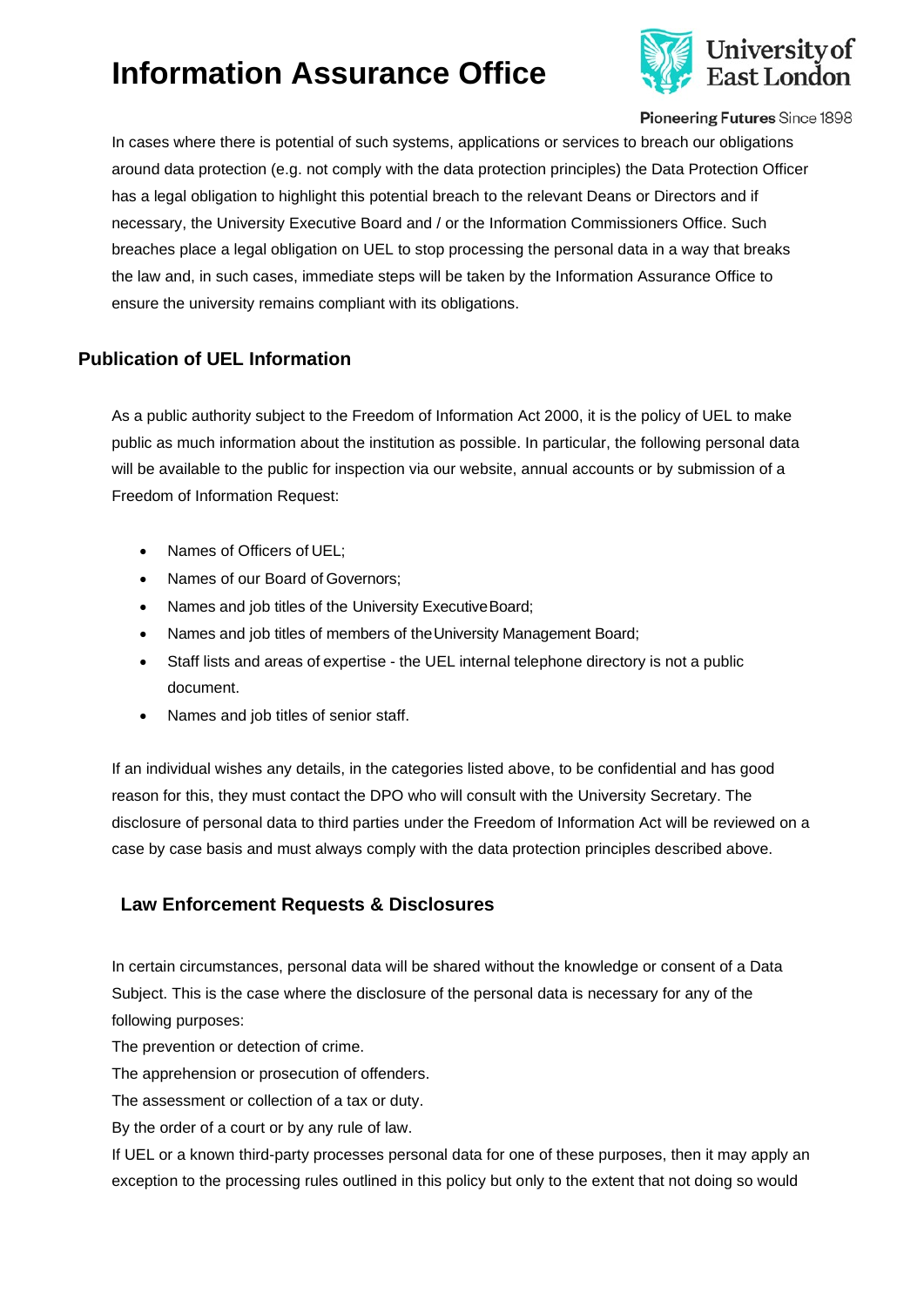

Pioneering Futures Since 1898

be likely to prejudice a potential investigation. If any UEL employee receives a request from a court or any regulatory or law enforcement authority for information relating to personal data held by UEL, the request must be directed to the Data Protection Officer who will provide comprehensive guidance and assistance. Further details on how we will handle disclosures can be found in our [Confidentiality and](https://uelac.sharepoint.com/sites/GovernanceandLegal/SiteAssets/SitePages/Policies/Confidentiality%20and%20Disclosure%20Policy.pdf) [Disclosure policy.](https://uelac.sharepoint.com/sites/GovernanceandLegal/SiteAssets/SitePages/Policies/Confidentiality%20and%20Disclosure%20Policy.pdf)

### <span id="page-10-0"></span>**Data Protection Training**

All UEL employees, contractors, temporary staff and volunteers that have access to personal data will have their responsibilities under this policy outlined to them as part of their staff induction training, which will include data protection training. For areas that process high volumes of personal data or special category data, bespoke data protection training is available.

All UEL staff and students have access to a dedicated data protection intranet site that outlines key responsibilities and contains resources for ensuing that we can demonstrate compliance.

### <span id="page-10-1"></span>**Data Sharing and Transfers**

UEL may share or transfer personal data or special category data to internal recipients or other organisations to provide services on our behalf (Data Processors). In some cases, such transfers may take place outside of the EU. UEL and its entities will only transfer or share personal data to, or allow access by, third parties when it is assured that the information will be processed legitimately and protected appropriately by the recipient and/or data processor. Processes for data sharing and transfers can be found in [Appendix E.](#page-18-0)

#### <span id="page-10-2"></span>**Complaints Handling**

Data Subjects with a complaint about the processing of their personal data should put forward the matter in writing to the Information Assurance Office in the first instance. Complaints will be considered on a case by case basis, and where applicable an investigation will be conducted. The DPO or a nominated representative will inform the Data Subject of the progress and the outcome of the complaint within a reasonable period.

If the issue cannot be resolved through consultation between the Data Subject and DPO, or appointed representative, then the Data Subject may, at their own cost, seek redress through mediation, binding arbitration, litigation, or via complaint to the Supervisory Authority within the applicable jurisdiction. In the United Kingdom, the Information Commissioners Office acts as an independent regulator for this purpose.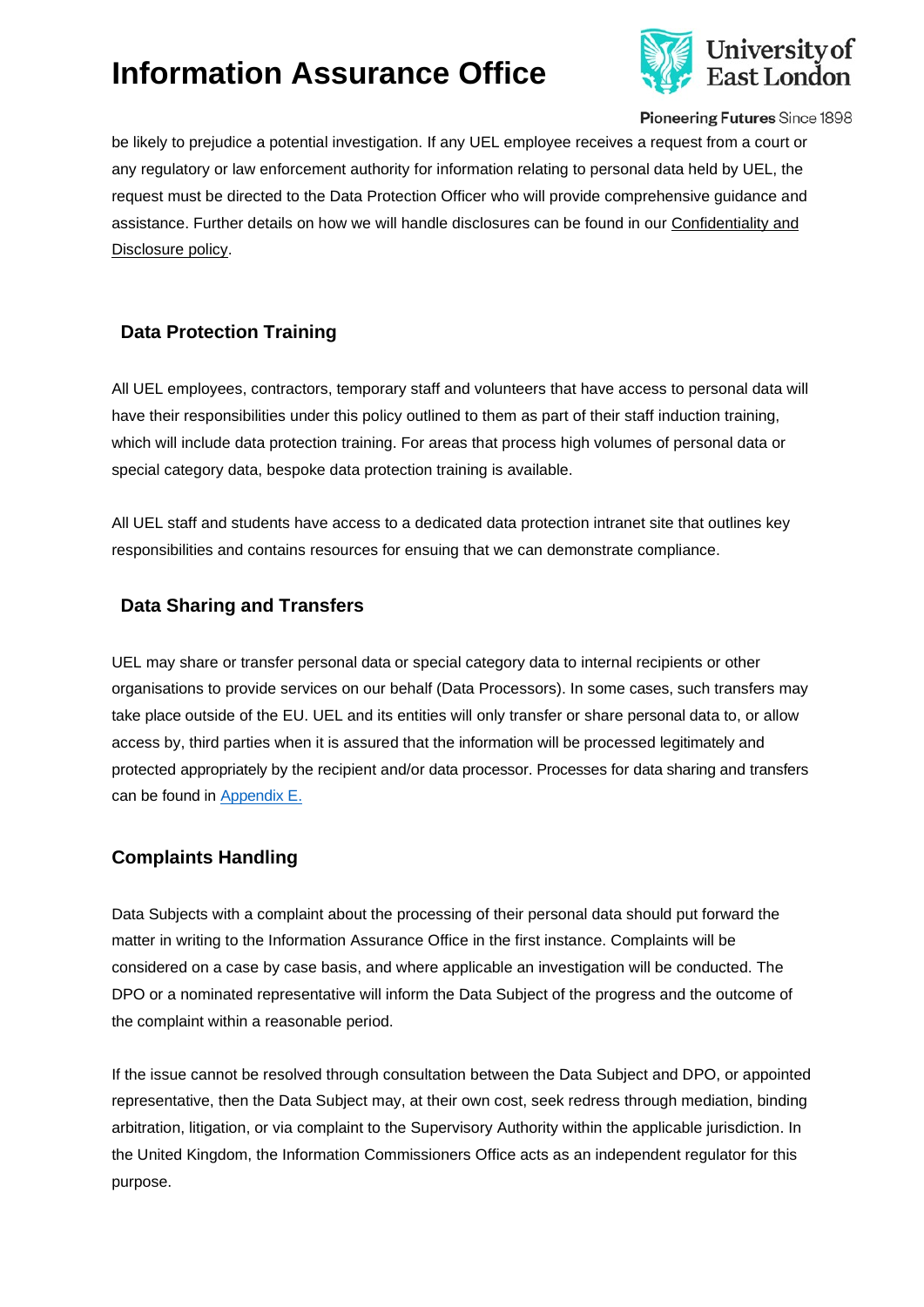

Pioneering Futures Since 1898

### <span id="page-11-0"></span>**Breach Reporting**

Any individual who suspects that a personal data breach has occurred due to the theft, loss, or exposure of personal data must immediately notify the DPO providing a description of what occurred. Notification of the incident can be made via e-mail at [dpo@uel.ac.uk, b](mailto:dpo@uel.ac.uk)y phone, or by using the incident reporting form on the [Information Assurance Office intranet pages.](https://uelac.sharepoint.com/sites/GovernanceandLegal/SitePages/Information-Assurance-Office/Data-Protection/Data-Protection.aspx)

The DPO or an appointed representative will investigate all reported incidents to confirm if a personal data breach has occurred. If confirmed, the DPO will follow the relevant authorised procedure based on the criticality and quantity of the personal data involved. For severe personal data breaches, the DPO will initiate and chair an emergency response team to coordinate and manage the personal data breach response, including notifying the relevant Supervisory Authority if appropriate.

### <span id="page-11-1"></span>**Research Purposes Exemption**

The Data Protection Act 2018 contains specific exemptions for the use of personal data in scientific, statistical or historical research. Personal data collected fairly and lawfully for the purpose of one piece of research can be used for other research, providing that the final results of the research do not identify the individual. Such data must not be processed in such a way that leads to direct consequences for the individual concerned, or in a way that is likely to cause substantial damage or distress to any Data Subject. Records or questionnaires may be kept in order that the data can be revisited and re-analysed. This exemption is only applicable to academic research and cannot be used for commercial, or market research purposes. For further information on data protection in research please email [researchethics@uel.ac.uk.](mailto:researchethics@uel.ac.uk)

#### <span id="page-11-2"></span>**Retention of Data**

UEL will keep some forms of information for longer than others, in accordance with legal, financial, archival, or other business requirements. In accordance with the storage limitation principle, UEL will dispose of any personal data for which it no longer has a specified purpose. In order apply consistent retention periods to our most commonly collected data, we have produced a Records Retention Schedule that sets out current retention periods.

#### <span id="page-11-3"></span>**CCTV**

UEL operates CCTV installations across all campuses comprising of static cameras, body worn cameras and cameras equipped with number plate recognition technology in our carparks.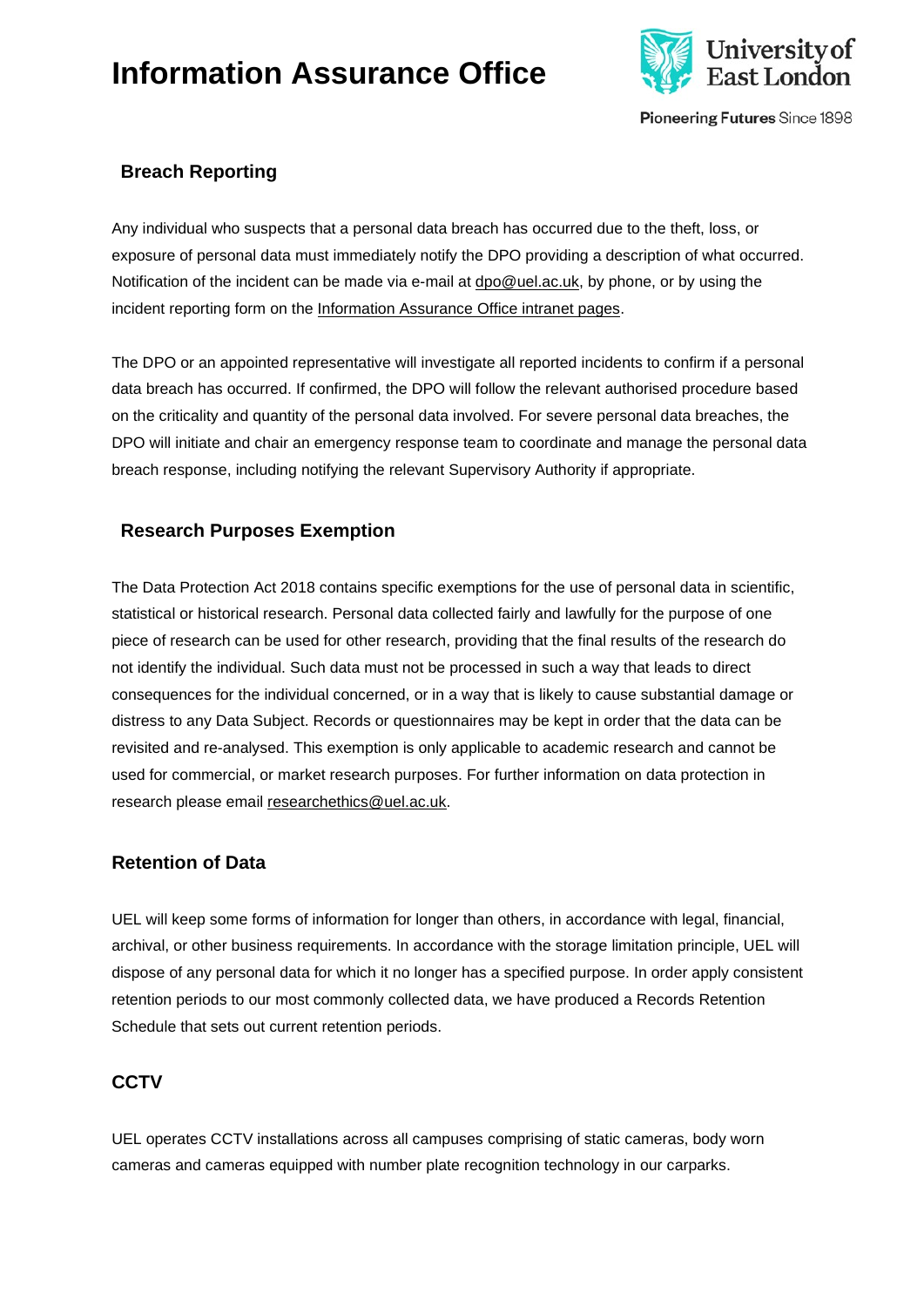

Pioneering Futures Since 1898

The purposes of the CCTV installations are:

- The protection of staff, students, visitors, and the assets of the University
- The prevention, investigation and detection of crime and disciplinary offences in accordance with the University disciplinary procedures;
- The apprehension and prosecution of offenders (including the use of images/data as evidence in criminal / civil proceedings);
- The monitoring of the security of premises.

#### <span id="page-12-0"></span>**Monitoring of networks and accounts**

The University takes a range of proactive measures to protect personal data, its technology, infrastructure, computer networks and intellectual property. Every user of our network is issued with a unique username and password to their own user account. Any actions taken on this account are logged and can be audited by IT Services. This includes but is not limited to:

- Any websites visited while logged in to your UEL account;
- Any email that is sent or received by your UEL email address and
- Any instant messages sent or received by Microsoft Teams.

The University utilises Data Loss Prevention technology to reduce the risk of high volumes of personal data leaving our network via any Office 365 pathway including by email, OneDrive for Business or SharePoint. Where we get an alert that such activity has taken place, our Information Security team along with the Information Assurance Office will investigate to ensure that the disclosure of personal data remains compliant with information law. More information about our monitoring activities can be found in our [Monitoring policy.](https://uelac.sharepoint.com/sites/GovernanceandLegal/SiteAssets/SitePages/Policies/Monitoring%20Policy%20(1).pdf)

#### <span id="page-12-1"></span>**Data Protection Offences**

Under the Data Protection Act, it is an offence to:

- Obtain, disclose, sell or offer to sell personal data from UEL systems without the consent of UEL; Retain personal data outside the scope of your role or following the end of your employment without the consent of UEL;
- Alter, destroy or conceal personal data to prevent a legitimate disclosure;
- Recklessly re-identify personal data that has been de-identified without the consent of UEL;

If there is evidence of an offence under the Data Protection Act 2018, the matter will be subject to an investigation under our disciplinary procedures.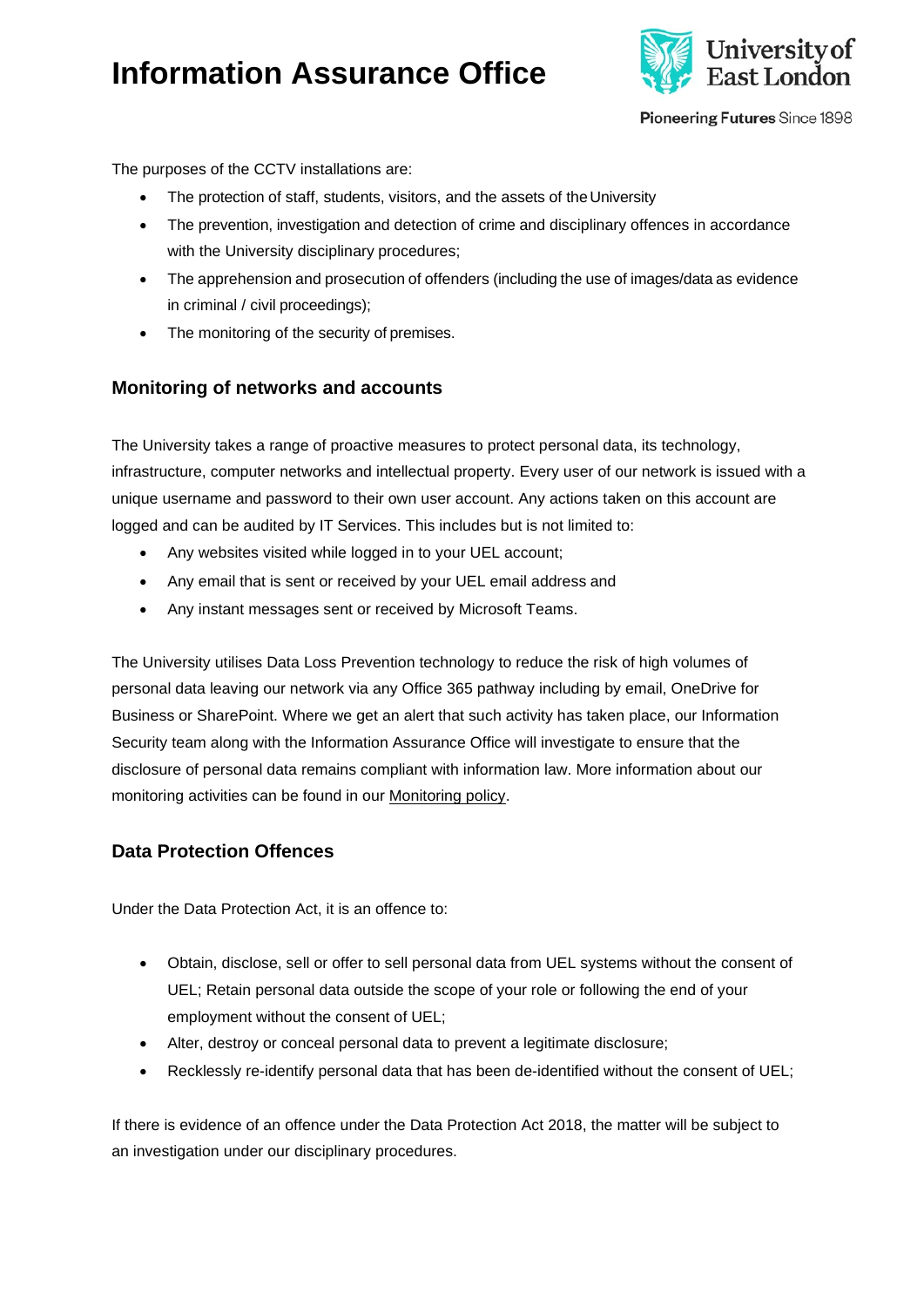

Pioneering Futures Since 1898

Where it is found that an offence has been committed, sanctions may include dismissal or expulsion. In some circumstances, we have a legal duty to report offences to Information Commissioners Office.

### <span id="page-13-0"></span>**Appendix A - Definitions**

**Anonymisation:** Data amended in such a way that no individuals can be identified from the data (whether directly or indirectly) by any means or by any person.

**Consent:** Any freely given, specific, informed and unambiguous indication of the Data Subject's wishes by which he or she, by a statement or by a clear affirmative action, signifies agreement to the Processing of Personal Data relating to him or her.

**Data controller:** A natural or legal person, Public Authority, Agency or other body which, alone or jointly with others, determines the purposes and means of the Processing of personal data.

**Data processor:** A natural or legal person, Public Authority, Agency or other body which Processes Personal Data on behalf of a Data Controller.

**Data protection:** The process of safeguarding Personal Data from unauthorised or unlawful disclosure, access, alteration, Processing, transfer or destruction.

**Data Protection Officer (DPO):** The DPO is responsible for informing and advising the organisation and its employees about their obligations to comply with the GDPR and other data protection laws.

**Data Subject:** The identified or Identifiable Natural Person to which the data refers.

**Encryption:** The process of converting information or data into code, to prevent unauthorised access.

**Employee:** An individual who works part-time or full-time for UEL under a contract of employment, whether oral or written, express or implied, and has recognised rights and duties. Includes temporary employees and independent contractors.

**Identifiable Natural Person:** Anyone who can be identified, directly or indirectly, in particular by reference to an identifier such as a name, an identification number, location data, an online identifier, or one or more factors specific to the physical, physiological, genetic, mental, economic, cultural or social identity of that natural person.

**Personal data:** Any information (including opinions and intentions) which relates to an identified or Identifiable Natural Person or Data Subject.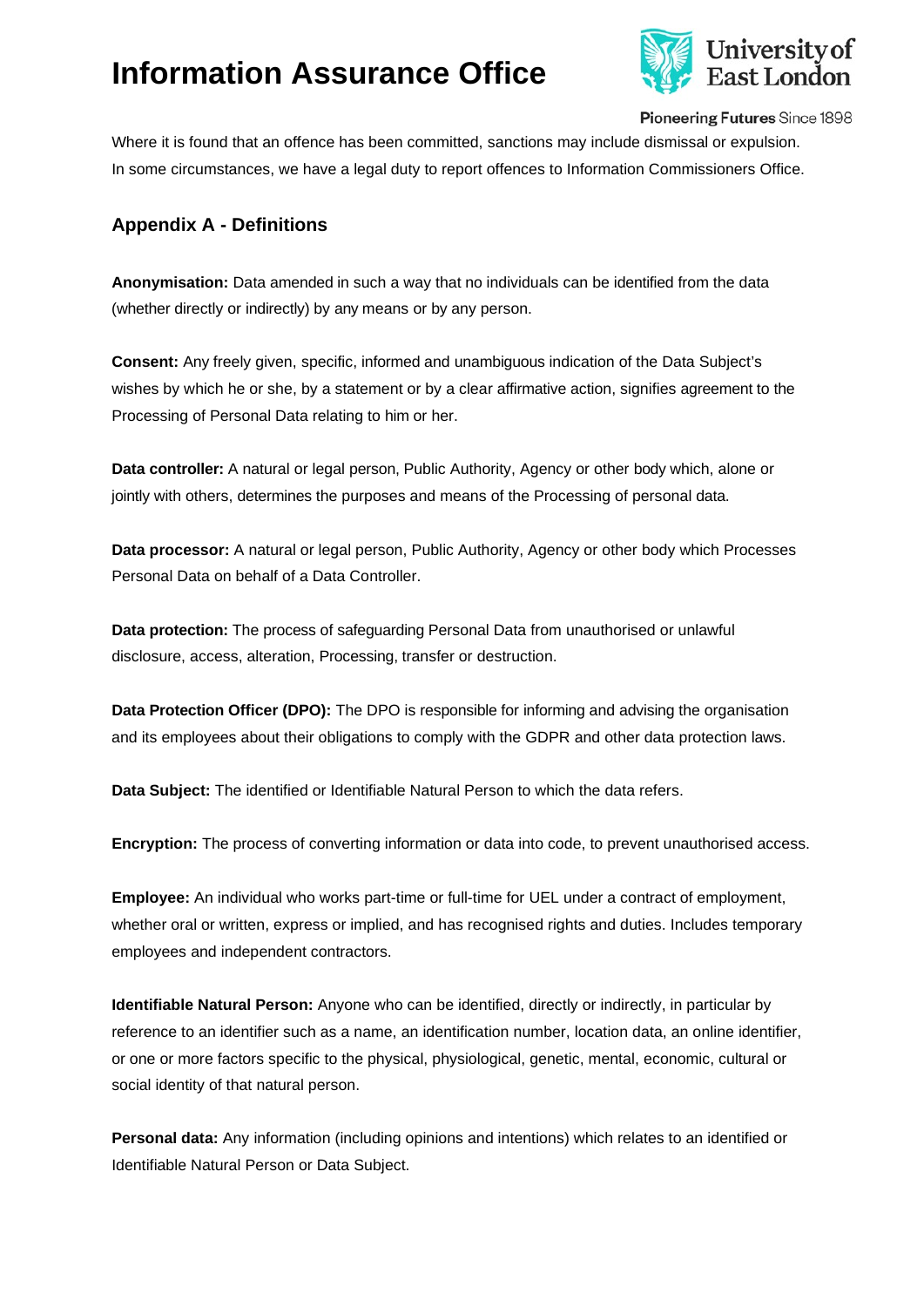

Pioneering Futures Since 1898

**Personal data breach:** A breach of security leading to the accidental or unlawful destruction, loss, alteration, unauthorised disclosure of, or access to, personal data transmitted, stored or otherwise processed unknowingly or without authorisation

**Process, Processed, Processing:** Any operation or set of operations performed on personal data or on sets of personal data, whether or not by automated means. Operations performed may include:

- Collection
- Recording
- Organisation
- Structuring
- Storage
- **Adaptation**
- Alteration
- Retrieval
- Consultation
- Use
- Disclosure by transmission, dissemination or otherwise making available
- Alignment or combination
- **Restriction**
- Erasure
- Destruction.

**Profiling**: Any form of automated processing of Personal Data where personal data is used to evaluate specific or general characteristics relating to an Identifiable Natural Person. Particularly to analyse or predict certain aspects concerning that natural person's performance at work, economic situations, health, personal preferences, interests, reliability, behaviour, location or movement.

**Pseudonymisation** Data amended in such a way that no individuals can be identified from the data (whether directly or indirectly) without a "key" that allows the data to be re-identified.

**Special Categories of Data:** Personal data pertaining to or revealing racial or ethnic origin, political opinions, religious or philosophical beliefs, trade-union membership; data concerning health or sex life and sexual orientation; genetic data or biometric data.

**Supervisory Authority:** An independent Public Authority responsible for monitoring the application of the relevant data protection regulation set forth in national law. In the UK the Information Commissioners Office acts as a Supervisory Authority.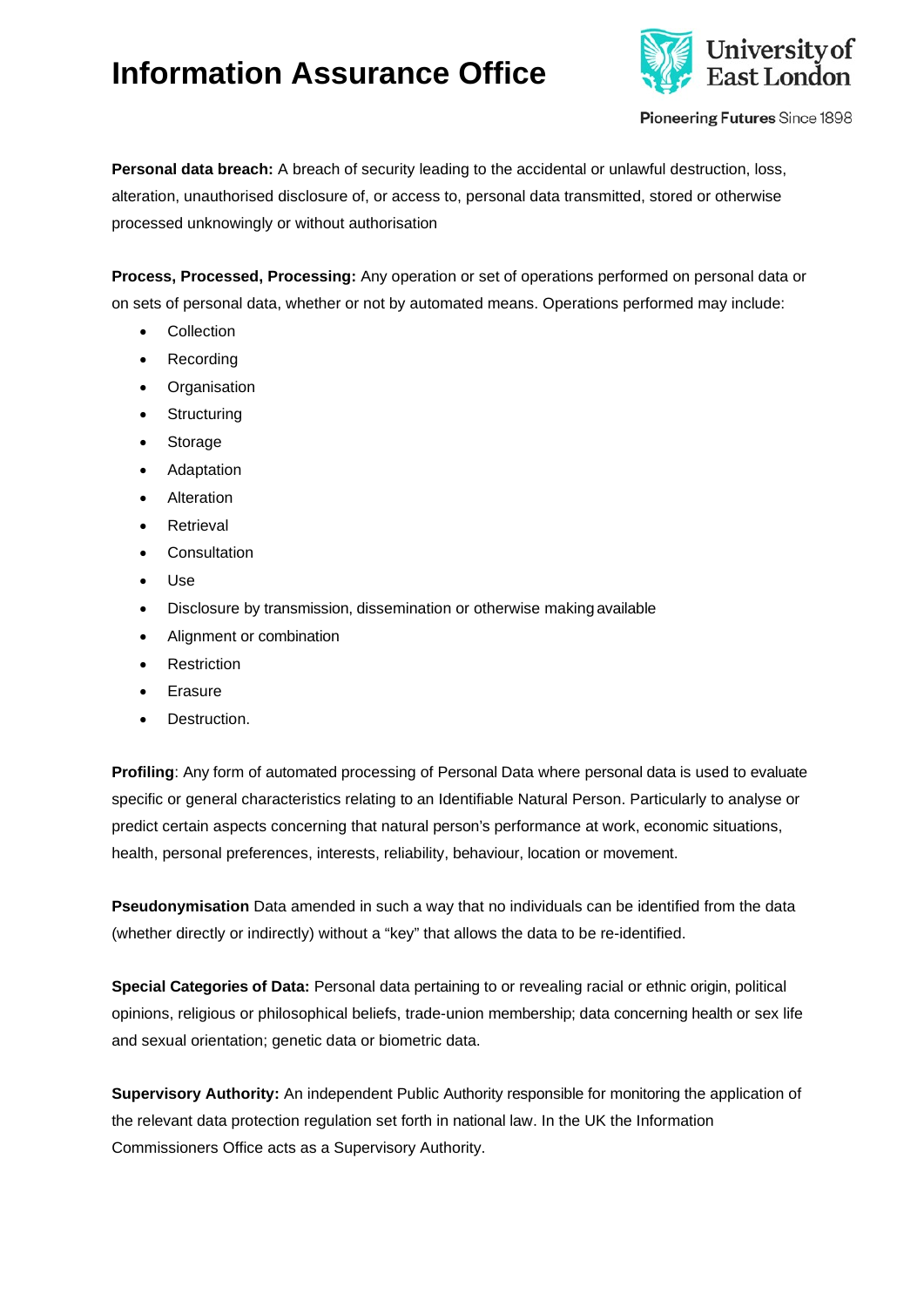

Pioneering Futures Since 1898

**Third Country:** Any country not recognised as having an adequate level of legal protection for the rights and freedoms of Data Subjects in relation to the processing of personal data.

**Third Party:** An external organisation with which UEL conducts business and is also authorised to, under the direct authority of UEL, process the personal data under the responsibility of UEL as a data controller.

**UEL Entity:** A UEL establishment, including subsidiaries and joint ventures over which UEL exercise management control.

### <span id="page-15-0"></span>**Appendix B – Examples of personal data**

Personal data includes:

- Staff and student records
- Alumni data
- Applicant data
- Examination marks
- Research data
- Electronic data relating to personal devices, images and audio records
- Residence and catering information
- Details of financial transactions.
- Other information about its staff, students and affiliates which enables UEL to monitor performance and achievements as well as compliance with health and safety and other legislation.

#### <span id="page-15-1"></span>**Appendix C – Responsibilities**

<span id="page-15-2"></span>**Senior Management Responsibilities**

Each Dean of School or Head of Service is responsible for:

- Ensuring that the personal data held by that School or Service is kept securely and used properly, within the principles of the GDPR and Data Protection Act 2018;
- Advising the Data Protection Officer or delegated representative of the types of personal data held in their School or Service, and of any changes or new holdings;
- Notifying the Data Protection Officer of any instances that could be considered a breach of the legislation and;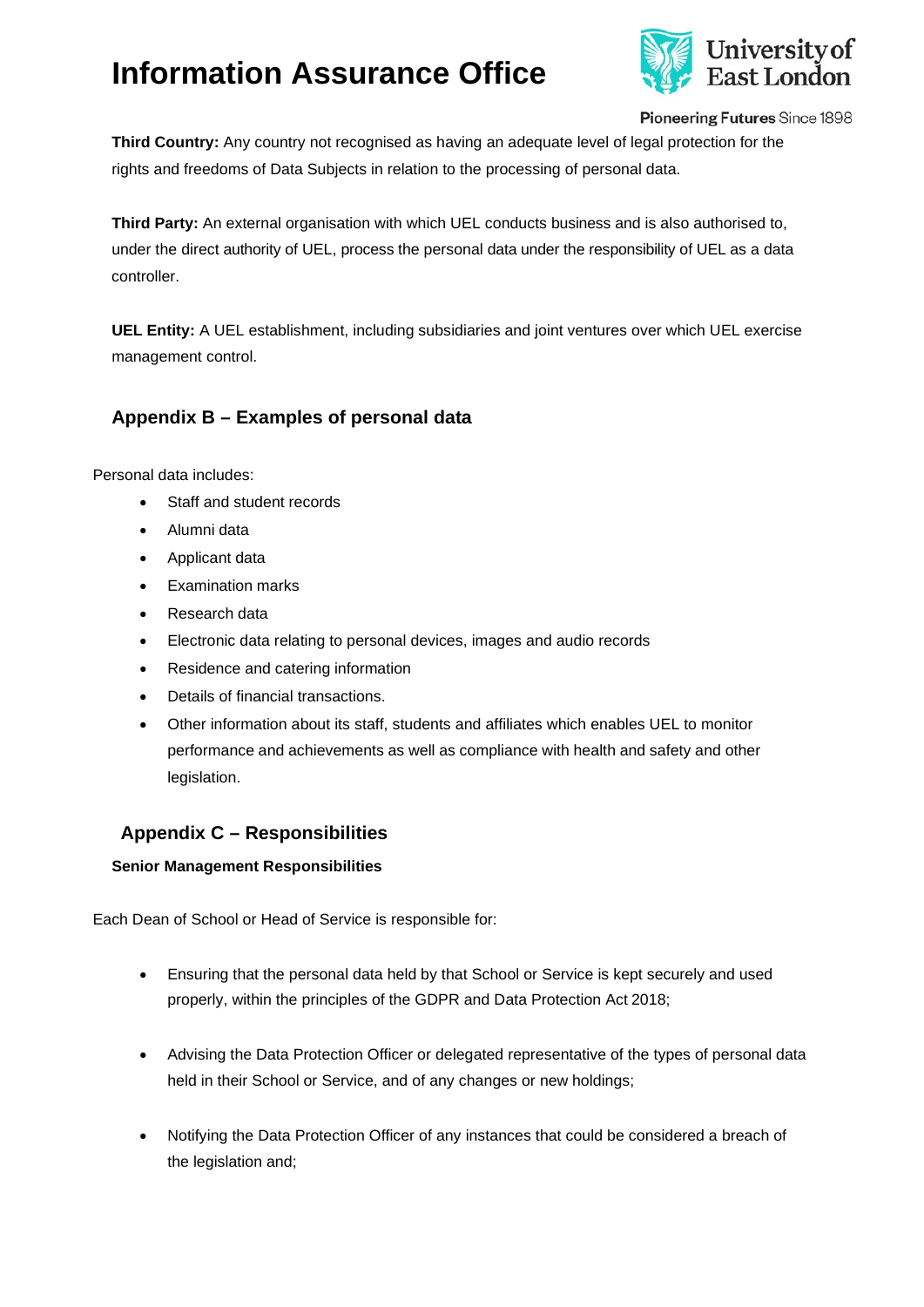

Pioneering Futures Since 1898

- Ensuring that any advice, guidance or instruction issued by the Data Protection Officer, or delegated authority in terms of data protection compliance are given due consideration and where appropriate, passed down to team level for action.
- Ensuring that all staff or where appropriate, students receive data protection training.
- Ensure that where necessary, staff are provided with resources required to complete mandatory data protection activities including responding to information rights requests and Data Protection Impact Assessments.

#### <span id="page-16-0"></span>**Staff Responsibilities**

All staff are responsible for:

- Only processing personal data for the purposes explicitly required for their role.
- Ensuring that data they are responsible for is kept securely and protected against unlawful processing, accidental loss, damage or destruction.
- Attending data protection training if any part of their role could involve processing personal data.
- Reporting known or suspected breaches of data protection to their immediate line manager.
- Ensuring that any processing of personal data takes place within the limits of UEL's Fair Processing Notices and complies with our policies and;
- Notifying the Information Assurance Office if they wish to use an application, system or service that is not supported by IT Services that will involve the processing of personal data.

#### <span id="page-16-1"></span>**Student Responsibilities**

- Students must ensure that all personal data provided to UEL is accurate and up to date. They must also ensure they notify the University promptly about changes to any of their data (such as a change of address).
- Students who use UEL's computing facilities may process personal data as part of their studies. If personal data is processed, students have a responsibility to ensure thatall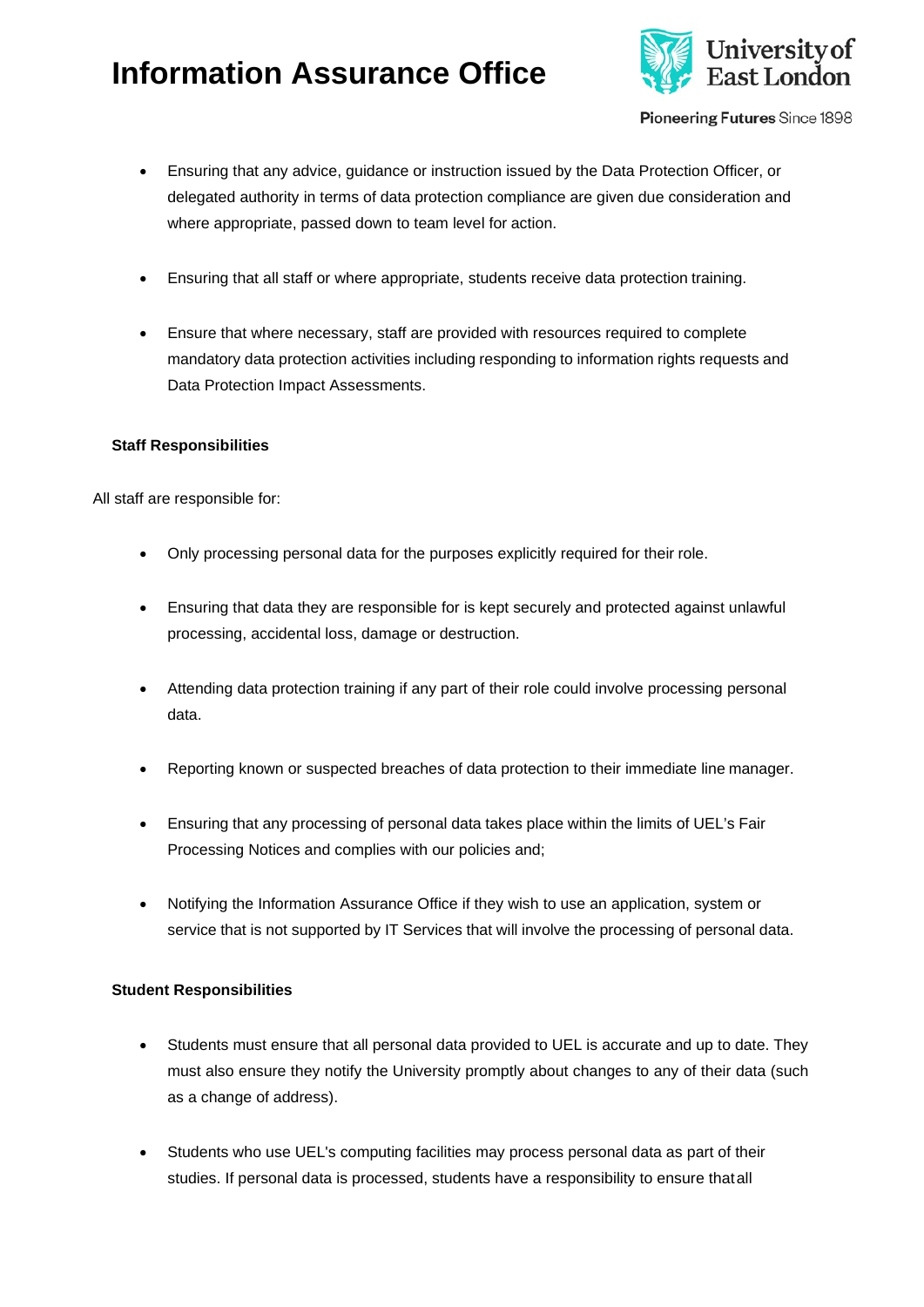

Pioneering Futures Since 1898

processing is in line with the data protection principles above.

- Students who are undertaking research projects using personal data must ensure that:
	- o The research has been subject to ethical review and ethical approval has been received;
	- o All research participants are informed of the nature of the research and is given a copy of UEL's Fair Processing Notice and this Data Protection Policy;
	- o Where consent of a Data Subject is required for processing, consent must be in writing, freely given, specific, informed, and an unambiguous indication of the Data Subject's wishes;
	- o The Data Subject understands that consent can be withdrawn at any time;
	- o All information is kept securely using appropriate technical controls –IT Services can be contacted for guidance.

### <span id="page-17-0"></span>**Appendix D – Information Rights**

The information rights within Data Protection law are

- The right to be informed;
- The right of access;
- The right to rectification;
- The right to erasure;
- The right to restrict processing;
- The right to data portability;
- The right to object;
- Rights in relation to automated decision making and profiling.

Where an individual makes a request relating to any of the rights listed above, UEL will:

- Consider each such request in accordance with all applicable Data Protection laws and regulations.
- No administration fee will be charged for considering and/or complying with such a request unless the request is deemed to be unnecessary or excessive in nature.
- A response to each request will be provided within 30 days of the receipt of the written request from the Data Subject.
- Appropriate verification must confirm that the requestor is the Data Subject or their authorised legal representative.
- Data Subjects shall have the right to require UEL to correct or supplement erroneous, misleading, outdated, or incomplete personal data.

If UEL cannot respond fully to the request within 30 days, the DPO shall provide the following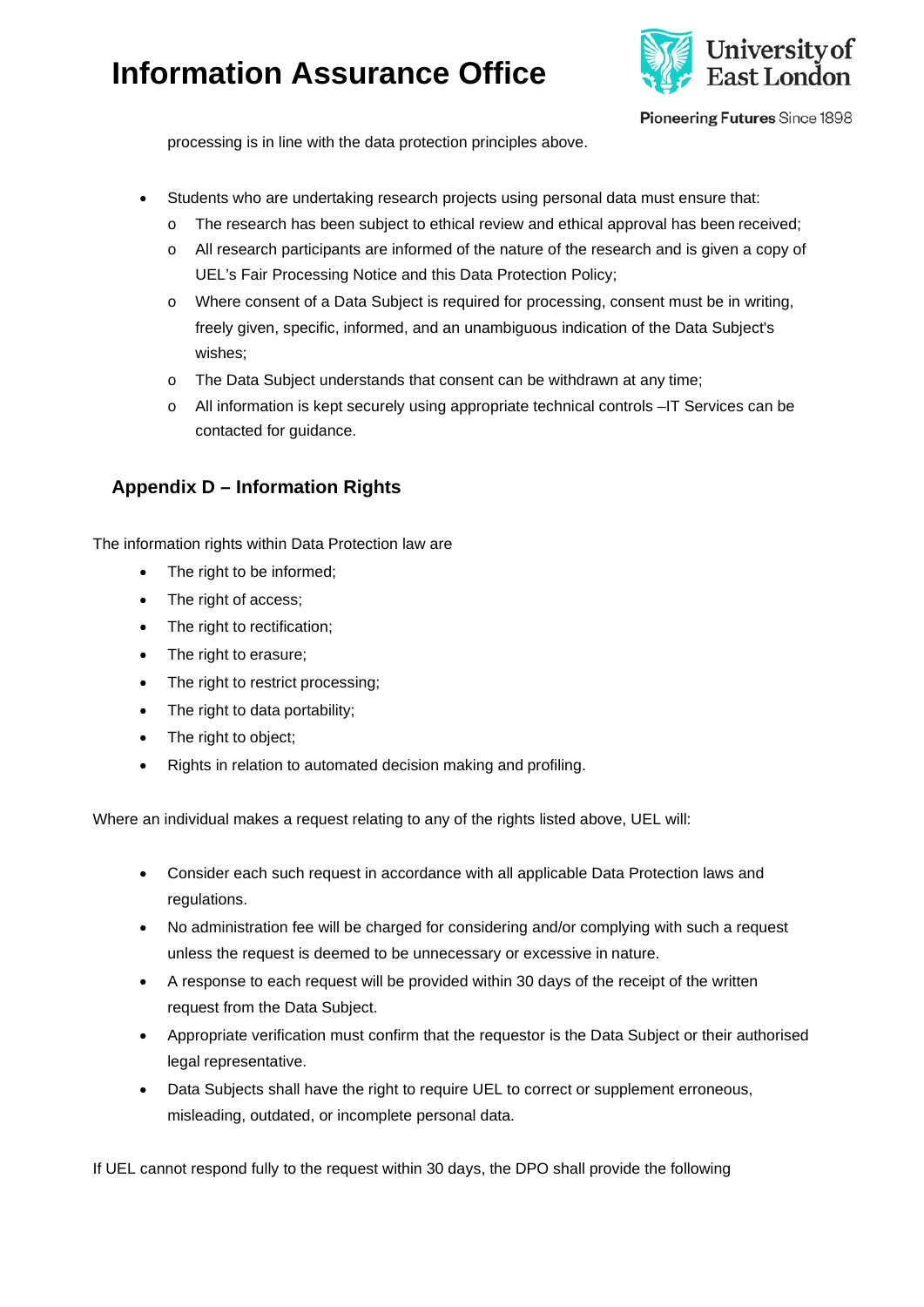

Pioneering Futures Since 1898

information to the Data Subject or their authorised legal representative within the specified time:

- An acknowledgement of receipt of the request.
- Any information located to date.
- Details of any requested information or modifications which will not be provided to the Data Subject, the reason(s) for the refusal, and any procedures available for appealing the decision.
- An estimated date by which any remaining responses will be provided.
- An estimate of any costs to be paid by the Data Subject (e.g. where the request is excessive in nature).
- The name and contact information of the UEL individual who the Data Subject should contact for follow up.

### <span id="page-18-0"></span>**Appendix E – Data Sharing and Transfers**

UEL will only share personal or special data where one of the scenarios listed below applies:

- The Data Subject has given consent to the proposed transfer or sharing.
- The transfer or sharing of data is necessary for the performance of a contract with the Data Subject.
- The transfer or sharing is necessary for the implementation of pre-contractual measures taken in response to the Data Subject's request.
- The transfer or sharing is required to fulfil a statutory legal obligation.
- The transfer or sharing is necessary for the conclusion or performance of a contract to be concluded with a third party in the interest of the Data Subject.
- The transfer or sharing is legally required on important public interest grounds.
- The transfer or sharing is necessary for the establishment, exercise or defence of legal claims.
- The transfer or sharing is necessary to protect the vital interests of the Data Subject.

In all cases, such transfers will be subject to appropriate safeguards and will only occur when evidence of such safeguards have been provided. Examples of such safeguards include an information sharing agreement or contractual clauses that legally oblige the recipient to respect data protection law.

#### <span id="page-18-1"></span>**Third party processing**

Where third party processing takes place, the department wanting to share personal data with a Data Processor or other party is responsible for ensuring that the Information Assurance Office are aware